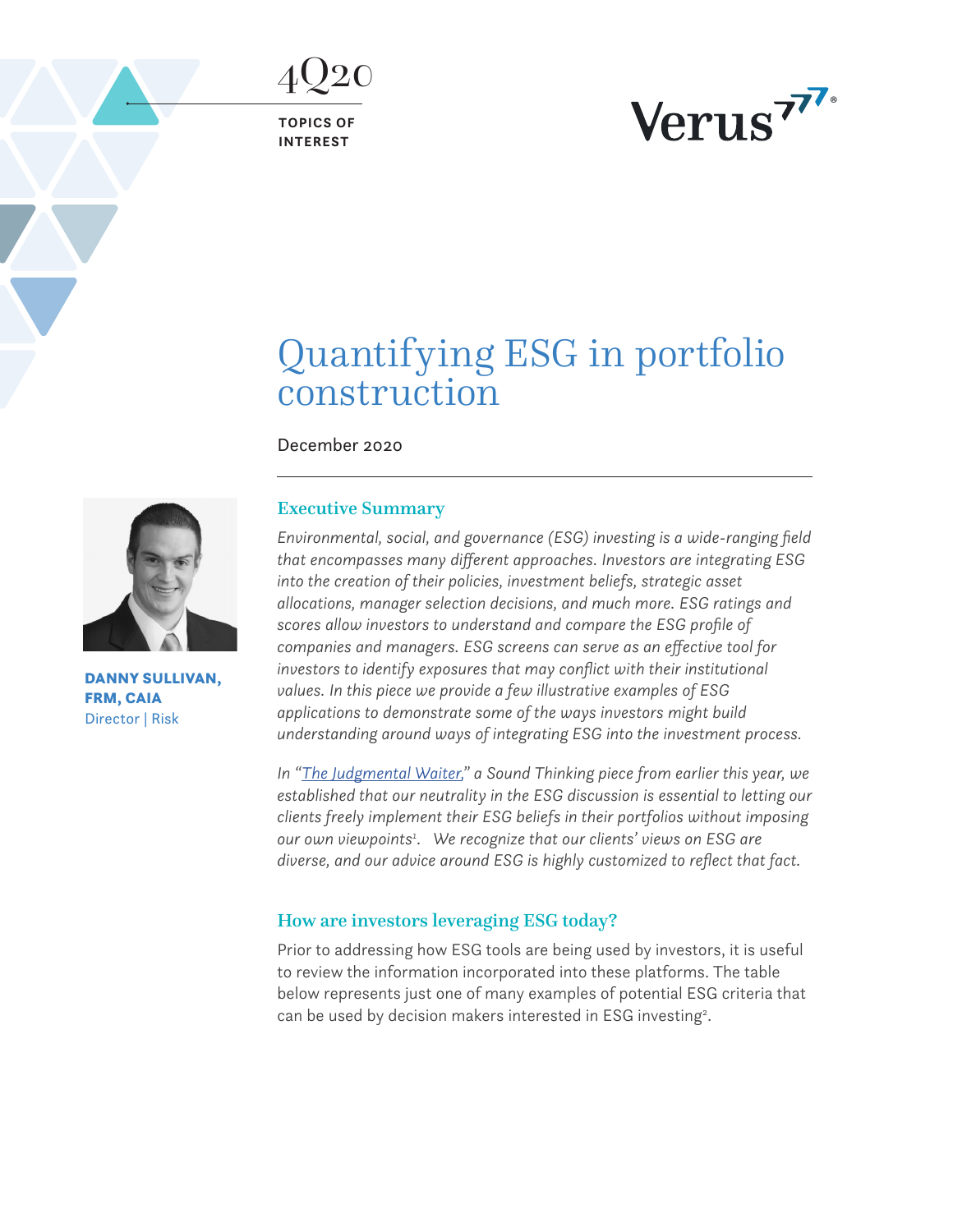#### TABLE 1: POTENTIAL AREAS OF IMPACT

| <b>Environmental Issues</b>            | <b>Social Issues</b>         | <b>Governance Issues</b>       |
|----------------------------------------|------------------------------|--------------------------------|
| Climate change and carbon<br>emissions | <b>Customer satisfaction</b> | <b>Board composition</b>       |
| Air and water pollution                | Data protection and privacy  | Audit committee structure      |
| Biodiversity                           | Gender and diversity         | <b>Bribery and corruption</b>  |
| Deforestation                          | Employee engagement          | <b>Executive compensation</b>  |
| <b>Energy efficiency</b>               | <b>Community relations</b>   | Lobbying                       |
| Waste management                       | Human rights                 | <b>Political contributions</b> |
| Water scarcity                         | Labor standards              | Whistleblower schemes          |

The popularity of the use of ESG factors in investing has risen over the last decade, and due to that we are seeing changes in disclosure requirements for companies as well as improvements in the capabilities of data providers to consolidate, analyze, and score nonfinancial information. Asset owners are requesting better disclosure practices from the companies they own, influenced by many different types of corporate ESG incidents over the years. ESG is also becoming a consideration for many fiduciaries, although this tends to vary across countries. Finally, ESG platforms continue to improve their ability to capture disparate sources of data. The challenge that ESG data providers face is that of collecting large amounts of disparate data and analyzing it in a way that allows investors to compare practices across different companies and investment managers.

There are several approaches for investors looking to integrate or expand ESG in their investment process. Investors tend to use six types of methods for integrating ESG considerations into the investment process. These methods are not mutually exclusive, and are as follows.

- **1. Exclusionary screening** is the oldest and most straightforward ESG method it is also known as negative screening. As the name implies, exclusionary screening refers to avoiding securities of companies or countries based on specific ESG criteria. For instance, excluding stocks of companies connected to alcohol, tobacco, or gambling products or services, or avoiding securities due to ethical, human rights, or environmental concerns.
- **2. Best-in-class selection** is an investment style that focuses on companies with strong or improving ESG metrics relative to industry or sector peers. Unlike the exclusionary screening method, best-in-class selection does not exclude entire categories of securities. Best-in-class selection is also known as positive selection or positive alignment.
- **3. Active ownership** refers to employing shareholder power to influence the activities or behavior of investee companies. Corporate engagement and proxy voting are the two primary tools for this approach. Note that active ownership is not necessarily synonymous with activist investing, as the latter tends to be a more aggressive and confrontational approach to advocating change.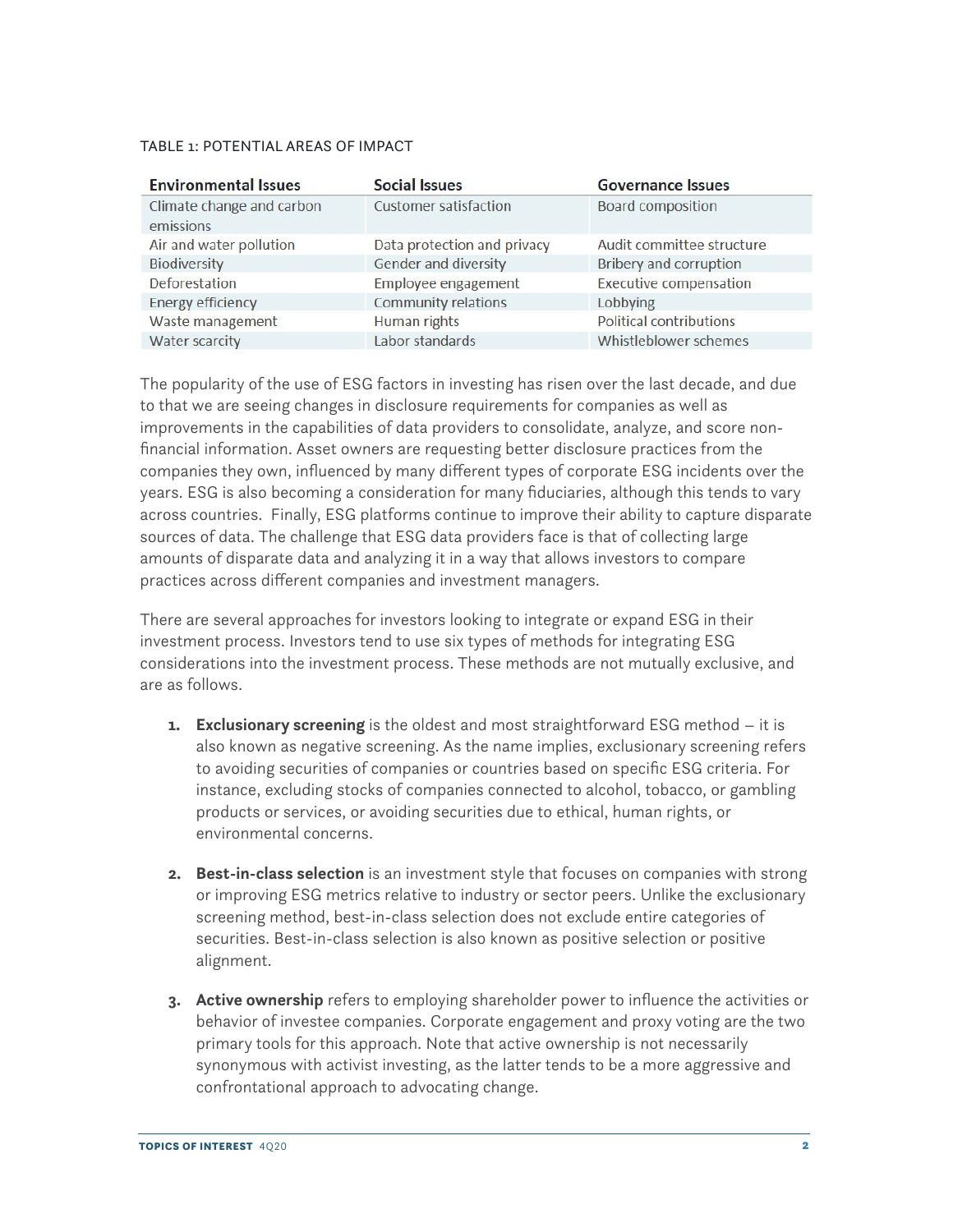- **4. Thematic investing** refers to focusing investments in themes or assets that address specific issues related to ESG, such as clean technology, renewable energy, food, water, education, health care, and agriculture. A thematic investing approach focuses on expected long-term trends that may be social, industrial, or demographic in nature.
- **5. Impact investing** involves investing with the primary goal of achieving specific and measurable social or environmental benefits in addition to a financial return. In fixed income, green bonds and social impact bonds, which finance environmental and social projects, respectively, are examples of dedicated impact investment vehicles.
- **6. ESG integration** refers to explicitly considering a range of sustainability and ESGrelated risks and opportunities in concert with traditional financial analysis. ESG integration is meant to create a more holistic approach, where ESG information is used throughout the investment process, from security selection and valuation to portfolio construction and risk management.

As we review different approaches to ESG, it is important to highlight that our role as an investment consultant is not to advocate for which ESG approach is best. Rather we seek to understand which approach is most appropriate for each client, and then help them implement and monitor that program.

# ESG capabilities

Diving into the ESG tools, we can segment the analysis in two parts – the intent of the analysis and the content.

## **INTENT OF THE ANALYSIS**

The intent of the analysis falls into three categories:

- 1. Measure: Understand exposures across different ESG factors
- 2. Score/Rate: Use scoring/ratings to understand ESG practices and compare companies/managers
- 3. Screen: Exclude exposures based on investor preferences

These three types of analysis can be conducted on both current and prospective investments and are used by investors throughout the investment process.

## **CONTENT**

The second aspect of ESG tools is the content of the analysis – this addresses ESG metrics/ ratings as well as all the different screens, factors and analysis that can be conducted.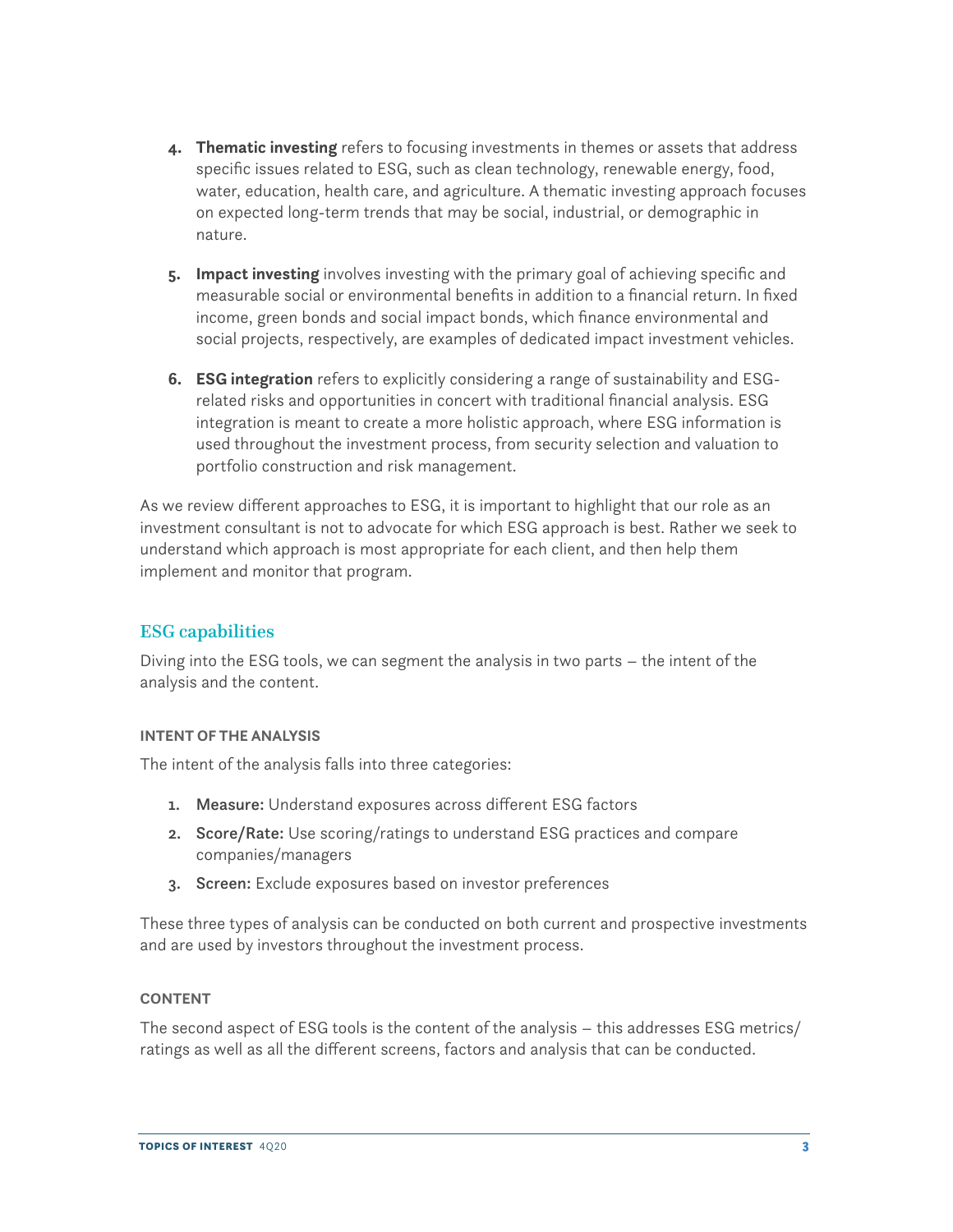<span id="page-3-0"></span>ESG ratings seek to quantify differences in ESG practices. The creation of ESG ratings is a complex task that varies across different providers and can yield very different results<sup>3</sup>. The ability to rate companies across a complex array of different factors is integral to making decisions. Broadly, investors are analyzing content across the following ESG areas:

| Value-based                                                                       | <b>Headline risk</b>                                                                                                                                                  | <b>Climate/Carbon</b>                                                                                                                                                                 | <b>Impact</b>                                                   |
|-----------------------------------------------------------------------------------|-----------------------------------------------------------------------------------------------------------------------------------------------------------------------|---------------------------------------------------------------------------------------------------------------------------------------------------------------------------------------|-----------------------------------------------------------------|
| screen                                                                            |                                                                                                                                                                       | risks                                                                                                                                                                                 | <b>Investing</b>                                                |
| $-$ Limit or exclude<br>exposures to<br>characteristics or<br>business activities | - Practices related<br>to: Child Labor,<br>Employee safety,<br>Diversity,<br>Employee<br>relations, Union<br>relations, Human<br>rights, and<br><b>Product Safety</b> | $-$ Carbon emissions<br>and Intensity<br>- Fossil Fuel<br>reserves<br>- Utilities/Power<br>generation<br>- Climate/Stress<br>testing<br>- Climate/Scenario<br>Analysis<br>Climate VaR | - Environmental<br>impact metrics<br>- Social impact<br>metrics |

# ESG applications

As we have highlighted previously, there are several ways to apply ESG characteristics in the investment process. We will review a few practical applications to demonstrate how investors can use ESG tools to provide a deeper understanding of the investment program. First, we will look at an example of passive ESG monitoring, where information on existing managers is reviewed for the purpose of informing and educating stakeholders. Next, we will conduct a value-based screen to create a new investment mandate for a Catholic institution. Last, we will integrate ESG characteristics into the manager selection process. There are several platforms that provide ESG analysi[s4](#page-9-0) . We will focus on MSCI's ESG Manager and BarraOne to conduct the analysis in our examples.

## **EXAMPLE 1: PASSIVE MONITORING**

Including ESG information in standard reporting is a passive way to integrate ESG in the investment process. In this approach, ESG content is provided for informational purposes and stakeholders can choose to consider it when making decisions. This is useful for clients that are interested in learning more about ESG and are looking to start discussing with stakeholders. Table 2 is an example of passive ESG monitoring. Several different ESG metrics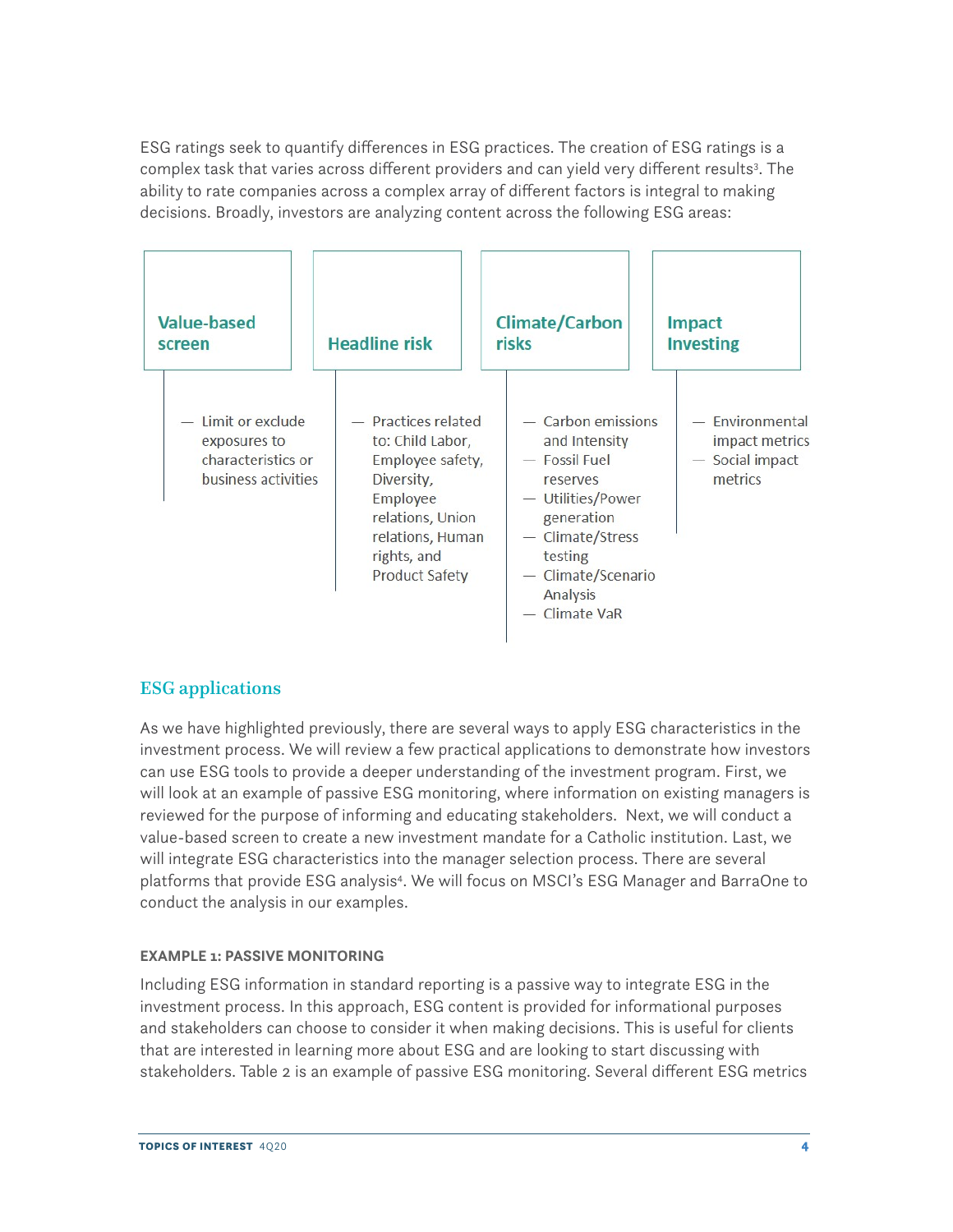are provided in an existing portfolio to inform stakeholders about their current ESG profile.

|                                      | rating         | score | score (% peer) | carbon intensity | impact $(\%)$ |
|--------------------------------------|----------------|-------|----------------|------------------|---------------|
| <b>U.S. Large Cap</b>                |                |       |                |                  |               |
| Manager A                            | $\mathsf{A}$   | 6.5   | 71.5           | 278.6            | 6.6           |
| Manager B                            | <b>BBB</b>     | 5.1   | 10.9           | 59.1             | 3.9           |
| <b>U.S. Small Cap</b>                |                |       |                |                  |               |
| Manager C                            | <b>BB</b>      | 3.6   | 21.0           | 140.6            | 5.2           |
| <b>International Equity</b>          |                |       |                |                  |               |
| Manager D                            | $\overline{A}$ | 6.5   | 28.6           | 242.3            | 4.8           |
| <b>Manager E</b>                     | <b>BBB</b>     | 5.1   | 10.9           | 59.1             | 3.9           |
| Manager F                            | A              | 6.3   | 20.5           | 110.9            | 5.1           |
| <b>Emerging Markets Equity</b>       |                |       |                |                  |               |
| Manager G                            | <b>BB</b>      | 4.1   | 23.2           | 653.6            | 2.2           |
| <b>U.S. Fixed Income</b>             |                |       |                |                  |               |
| Manager H                            | <b>BB</b>      | 3.3   | 81.9           | 278.3            | 2.6           |
| Manager I                            | $\mathsf{A}$   | 6.5   | 23.2           | 1122.0           | 0.0           |
| <b>Emerging Markets Fixed Income</b> |                |       |                |                  |               |
| Manager J                            | B              | 2.9   | 24.1           | 1260.3           | 0.3           |
| <b>Global Fixed Income</b>           |                |       |                |                  |               |
| Manager K                            | <b>BBB</b>     | 5.4   | 42.8           | 97.1             | 1.7           |

#### TABLE 2: ESG CHARACTERISTICS

This information can provide some valuable insights and potentially lead to some additional analysis or even changes in the portfolio. Here are some observations that add additional color to the managers, but also raise additional questions:

- ª **ESG Ratings:** *Assess the resilience of a fund's aggregate holdings to long term ESG risks and opportunities. Highly rated funds consist of issuers with leading or improving management of key ESG risks. Ratings are on a scale of AAA to CCC, with AAA being the highest.* 
	- There is quite a bit of variation across the portfolio, but this investor may be interested in looking into the managers with the lowest ratings (Managers G, H, and J) and understanding why those managers have selected the securities they have.
- ª **ESG Quality Score:** *On a 0-10 scale, with 10 being the highest possible score. This is a*  weighted average of the underlying security ESG quality scores and provides some additional *information on these funds.* 
	- Even though Manager F has an ESG Rating of "A", they have an ESG quality score of 6.3 out of 10. How does that score compare to other managers in the space?
- ª **ESG Quality Score (% peer):** *Peer Group Percentile Ranks (0-100), represents the percentage of funds in the peer group with an ESG quality score equal or less than the fund.* 
	- This metric provides some valuable information as we can see how each fund's quality score compares to a representative universe. Manager F's quality score of 6.3 is better than or equal to 20% of the universe, indicating the ESG profile is not very strong on a peer-relative basis. Manager H, who has a relatively low ESG Rating and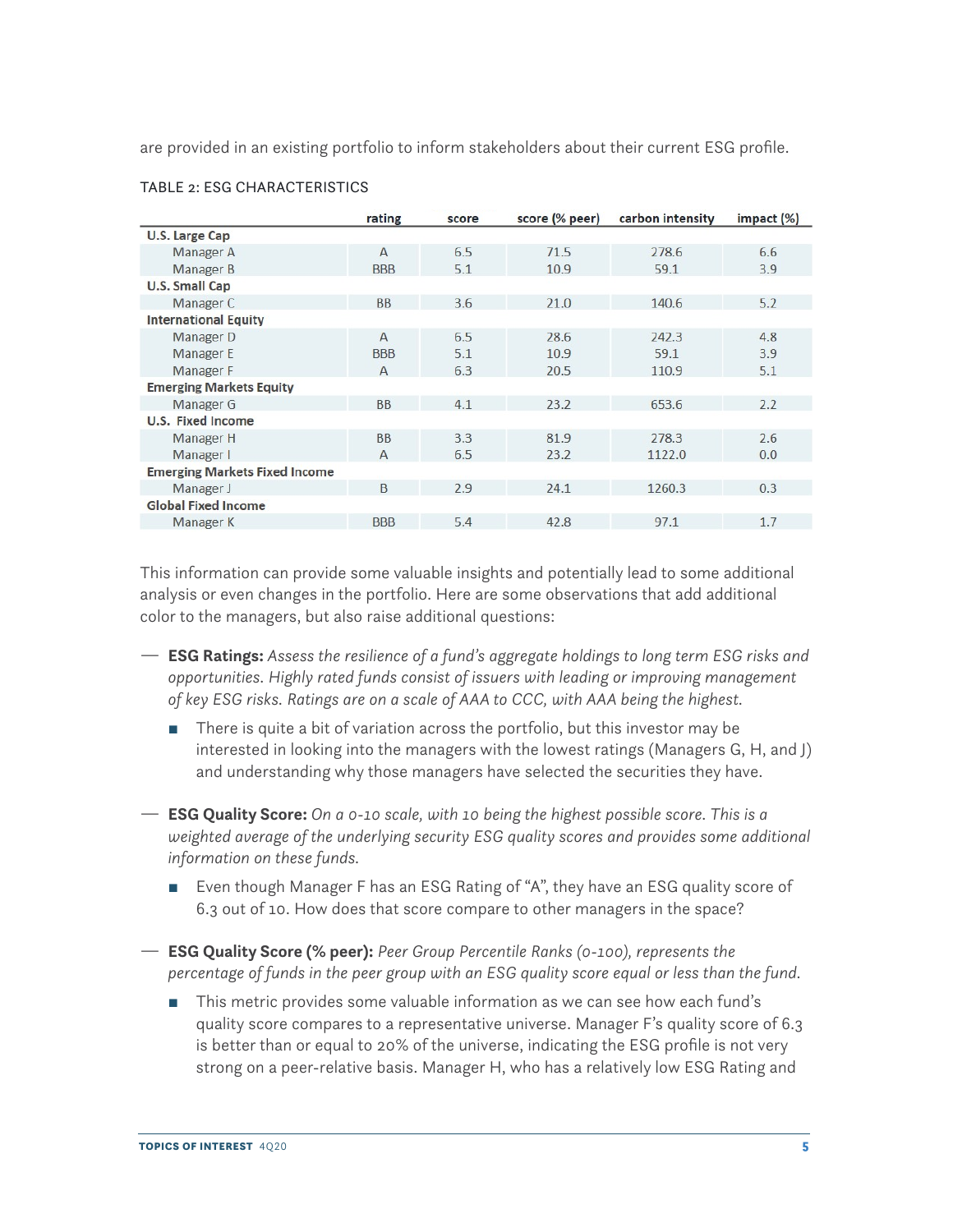Quality Score has a high percentile ranking, indicating their score is similar or better than over 80% of the universe.

- ª **Carbon Risk:** *Measures the carbon intensity of the fund's holdings.* 
	- There are some interesting results here as we see some high carbon risk managers in both the emerging market equity and bond space. The investor may also conduct a deeper analysis of Manager I to understand why their carbon risk is so much different than the other manager within the U.S. Fixed Income space.
- ª **Sustainable Impact (%):** *Measures fund exposure to publicly traded companies addressing core environmental and social challenges.* 
	- This metric provides some interesting results as we can see that all the managers are investing less than 10% of their capital in companies addressing environmental and social challenges. Another interesting area to look into is what is causing Manager I to have a 0% result.

This information is an example of type of reporting that can be produced for investors, and it provides a low-impact way for investors to receive ESG characteristics on their portfolio. It also provides a means for investors to understand their portfolio and investment managers better.

## **EXAMPLE 2: VALUES-BASED SCREEN**

Screens can be conducted on a variety of different ESG factors. Values-based screens check for involvement in business activities to ensure alignment with investor preferences. Screens are not a one-time project, rather they should be thought of as an ongoing process. Screens need to be conducted periodically because ESG profiles can change as managers buy and sell securities or as underlying companies change their practices and policies – this can make monitoring managers just as important as the initial screen.

In this example, we will assume a client wants to create an investment mandate based on a screen of Catholic values. We apply the investment guidelines identified by the Unites States Conference of Catholic Bishops. This screen excludes securities that are involved across 13 business involvement categories.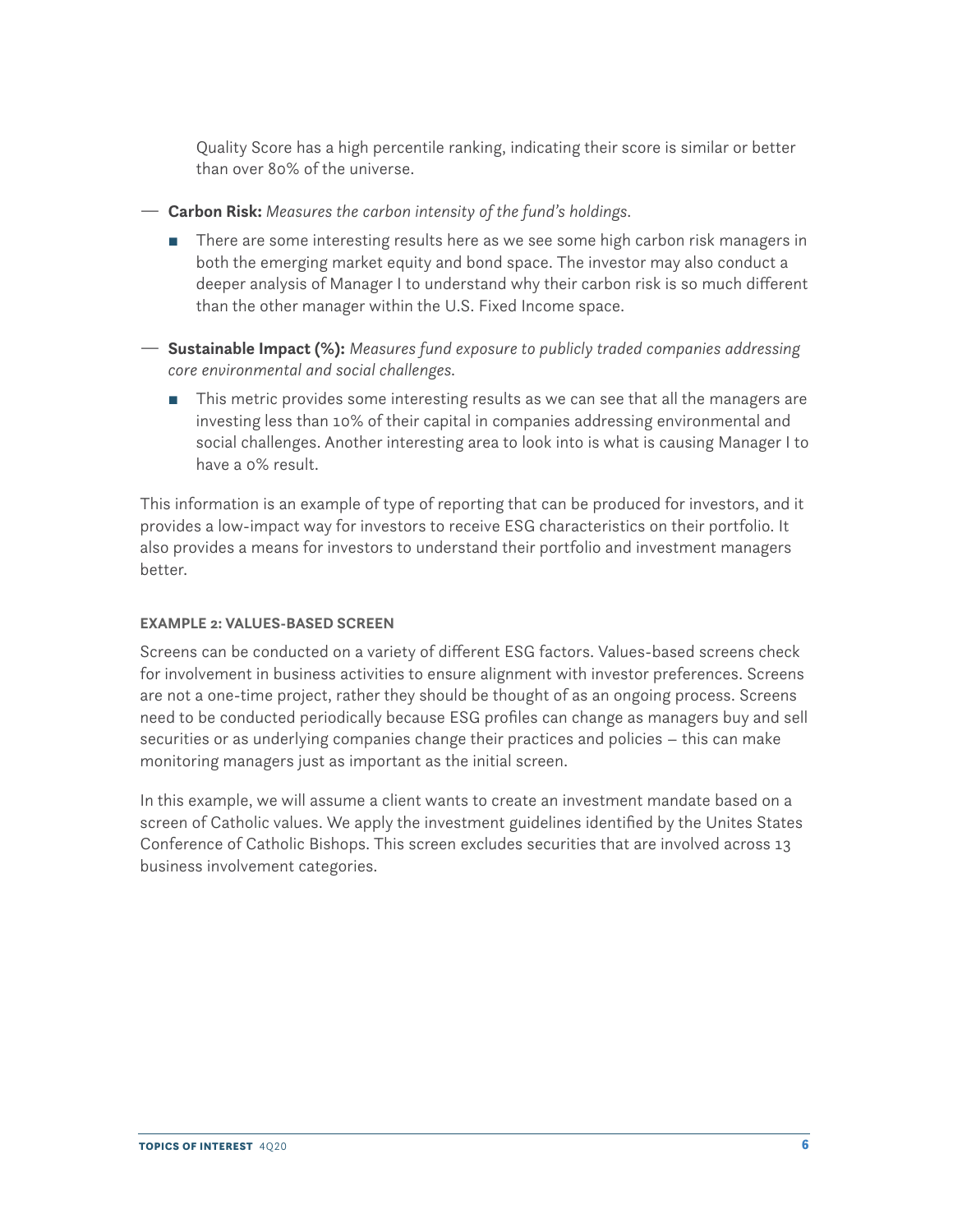#### TABLE 3: CATHOLIC VALUES SCREEN

| <b>GICS Industry</b>          | Weight (%) | <b>Values Screen Weight (%)</b> | Difference (%) |
|-------------------------------|------------|---------------------------------|----------------|
| <b>Communication Services</b> | 8.7%       | 8.7%                            | $0.0\%$        |
| <b>Consumer Discretionary</b> | 11.9%      | 11.5%                           | $-0.4%$        |
| <b>Consumer Staples</b>       | 7.7%       | 6.5%                            | $-1.2%$        |
| Energy                        | 3.4%       | 3.1%                            | $-0.3%$        |
| <b>Financials</b>             | 13.3%      | 12.9%                           | $-0.4%$        |
| Health Care                   | 12.9%      | 5.4%                            | $-7.5%$        |
| <b>Industrials</b>            | 10.3%      | 8.6%                            | $-1.7%$        |
| Information Technology        | 20.1%      | 19.0%                           | $-1.0%$        |
| <b>Materials</b>              | 4.9%       | 4.6%                            | $-0.4%$        |
| Real Estate                   | 3.7%       | 3.7%                            | $0.0\%$        |
| Utilities                     | 3.2%       | 3.2%                            | $0.0\%$        |
| <b>Total</b>                  | 100.0%     | 87.1%                           | $-12.9%$       |

Table 3 analyzes the screen on the MSCI All Country World IMI Index and groups the assets by GICS industries. 344 companies are screened out of the investible universe – most of which fall within the Health Care industry. The new investible universe is about 87% of the overall market. To further understand the impact of this screen, we can analyze the risk impact:

# TABLE 4: RISK SUMMARY

|                              | Screened portfolio (%) | ACWI IMI (%) |
|------------------------------|------------------------|--------------|
| <b>Total Risk</b>            | 22.38                  | 21.89        |
| Tracking Error (to ACWI IMI) | 0.97                   |              |

The screened portfolio has a higher expected volatility than the broad equity index and creates a tracking error of about 1%. With this knowledge, the investor may consider revisiting the appropriate benchmark to measure success for this mandate.

Conducting some scenario and shock analysis, we can analyze how the screened portfolio performs in some historic drawdown scenarios as well as a couple uncorrelated market shocks: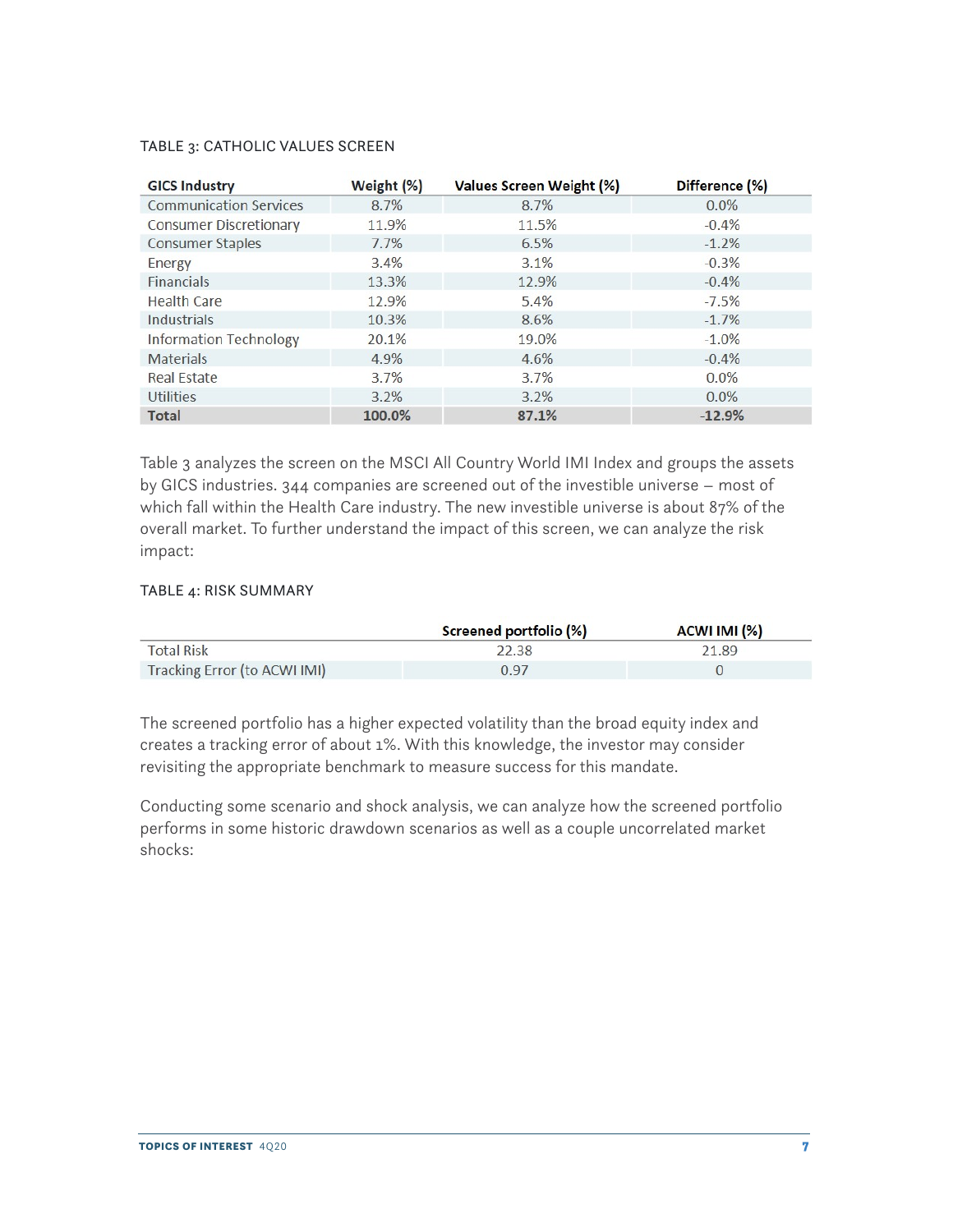#### TABLE 5: SCENARIO/SHOCK ANALYSIS

| Scenario/Shock                       | <b>Screened portfolio</b> | <b>ACWI IMI</b> |
|--------------------------------------|---------------------------|-----------------|
| 2020 COVID-19                        | $-34.3%$                  | $-33.6%$        |
| 2007-2009 Subprime and Credit Crisis | $-55.8%$                  | $-55.0%$        |
| 2001 Sept 11                         | $-12.0%$                  | $-11.8%$        |
| 1987 Market Crash (Aug. to Nov.)     | $-17.8%$                  | $-17.4%$        |
| 2000-2003 Tech Crash & Recession     | $-47.5%$                  | $-46.8%$        |
| USD Shock 20%                        | $-8.4%$                   | $-8.3%$         |
| Global Equity shock -20%             | $-20.4%$                  | $-20.1%$        |

This analysis shows the screened portfolio performs slightly worse than the broad equity index across all historic scenarios. While the goal of this mandate is to exclude securities based on a Catholic values screen, and not reduce risk, it can be valuable to include this risk content in the analysis as the investor will make a more informed decision.

Once an investment manager is hired to implement this mandate, the client should have a process in place to monitor, report, and audit the exposures in this mandate.

# **EXAMPLE 3: MANAGER SELECTION**

ESG characteristics can also be used to inform manager selection decisions. Imagine that an investor is looking to add a domestic equity manager to an existing mandate. The requirements for this manager are:

- $-$  Consistent alpha in the asset class
- $-$  Diversification relative to the other public equity managers
- $-$  Limit downside risk

An investor has distilled a manager search down to two managers. These managers are very similar with respect to most of the risk risk/return characteristics, but they have different ESG profiles. In this instance, the ESG characteristics may serve as the reason why one manager is selected over the other.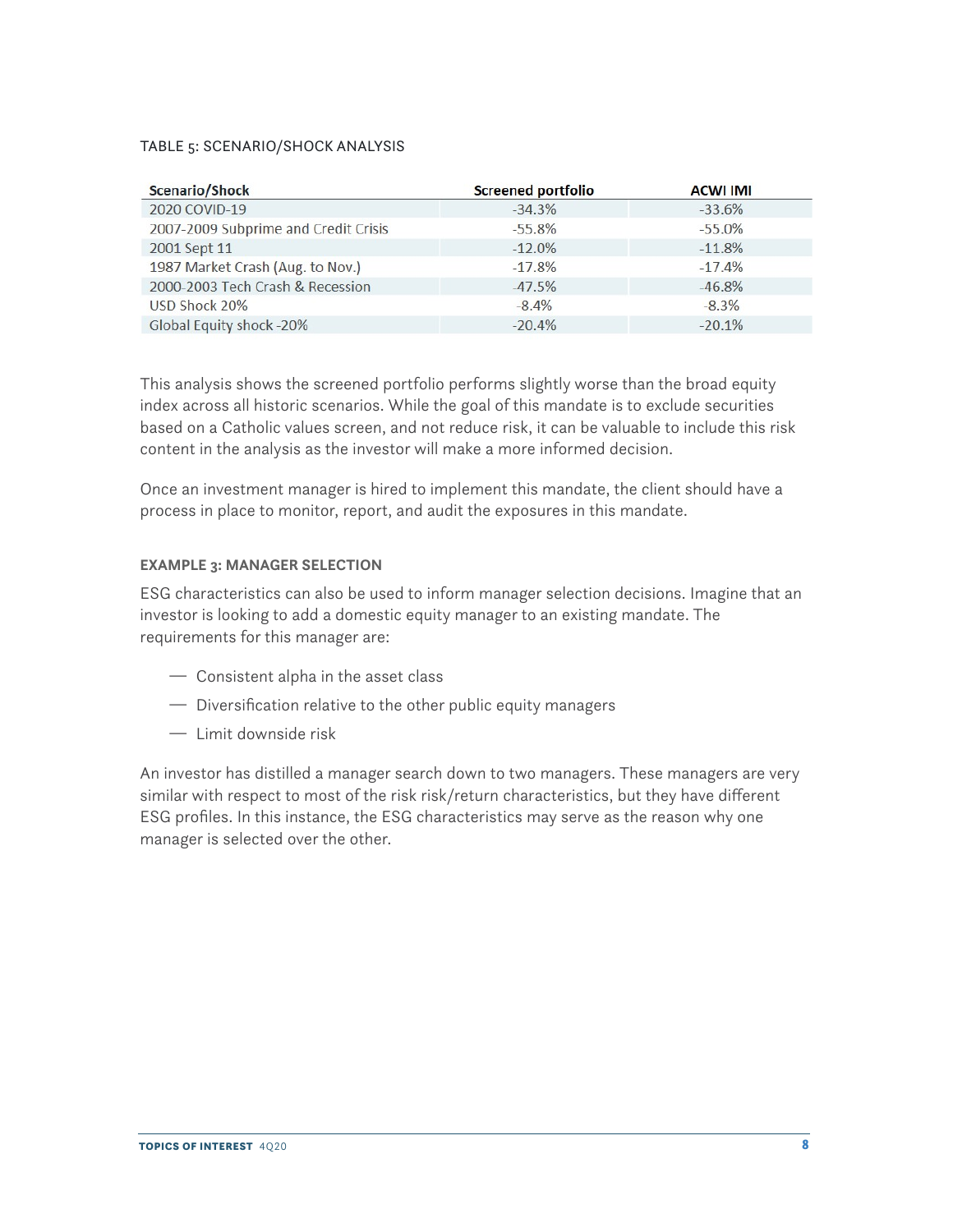#### TABLE 6: MANAGER RISK/RETURN CHARACTERISTICS

| <b>Metric</b>                    | <b>Manager A</b> | <b>Manager B</b> |
|----------------------------------|------------------|------------------|
| Volatility                       | 12.00%           | 12.50%           |
| Alpha                            | 0.44%            | 0.53%            |
| <b>Tracking error</b>            | 2.2%             | 2.1%             |
| <b>Sharpe Ratio</b>              | 0.45             | 0.43             |
| Information Ratio                | 0.20             | 0.25             |
| Beta to ACWI                     | 0.85             | 0.83             |
| Correlation to existing managers | 0.80             | 0.85             |
| Max Drawdown (2015-2020)         | $-25.0%$         | $-25.6%$         |
| Var (95%)                        | $-23.5%$         | $-24.5%$         |
| <b>ESG Rating</b>                | AA               | <b>BBB</b>       |
| <b>ESG Score</b>                 | 70               | 51               |
| <b>Carbon Risk</b>               | 91               | 140              |
| Sustainable Impact %             | 9%               | 7%               |

Both managers are expected to meet the mandate objectives of providing alpha, diversifying the existing managers, and limiting downside risk. Many of the traditional risk/return characteristics are very similar across the two managers. The area where we start to see more of a distinction between the two is when we view the ESG metrics. Manager A has a better ESG profile, with a AA ESG rating, an ESG score of 79, and lower Carbon risk and a higher sustainable impact. An investor could reasonably use this information as a tie breaker. Either one of these managers might be appropriate for the specified mandate, but the additional ESG data provided enables investors to make more informed decisions.

# **Conclusion**

ESG is a wide-ranging field that encompasses many different approaches. Investors are integrating ESG into the creation of their policies, investment beliefs, strategic asset allocations, manager selection decisions, and much more. ESG ratings and scores allow investors to understand and compare the ESG profile of companies and managers. ESG screens serve as an effective tool for investors to identify certain exposures that may conflict with their institutional values. Understanding what you own is a core principle in risk management. As investors engage in ESG it becomes increasingly important to have the ability to analyze decisions and verify the implementation of a strategy is consistent with expectations.